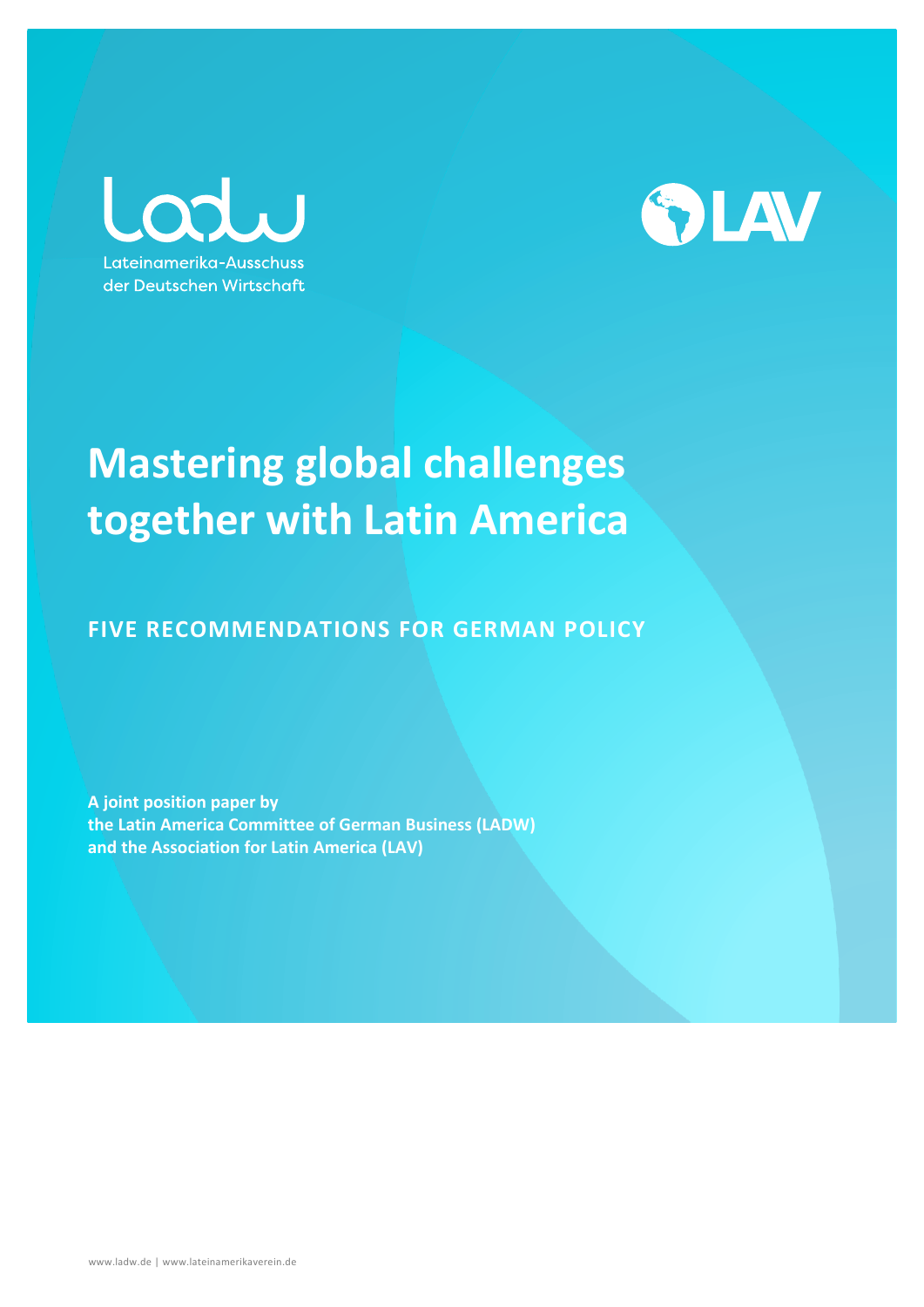



## **1. Shaping the ecological and digital transformation together with Latin America**

For a comprehensive, successful ecological and digital transformation, the EU and Germany are dependent on reliable, international allies. Latin America in particular is being courted because of its strategic importance for climate, the agricultural and energy industries, and digitalization. It is home to large reserves of raw materials – both renewable and critical for the upcoming transformation processes – a great potential for renewable energy, as well as one-third of the world's freshwater reserves. Together with Latin America, the new German government should provide **impetus for an environmentally friendly and digital economy.**

Joining forces to develop **technologies for emissions reduction and CO2-free power generation** (e.g. for the production of green hydrogen), **the circular economy for waste prevention and recycling,** and in the field of **IoT and AI** would help both sides to hold their ground in the increasingly fierce global competition. On the one hand, **cooperation with research institutions, universities and companies** in Latin America should be intensified. On the other hand, a stronger integration of new or existing initiatives of the federal ministries – the Federal Foreign Office, the Federal Ministry for Economic Affairs and Climate Action, the Federal Ministry for Economic Cooperation and Development, the Federal Ministry of Food and Agriculture and the Federal Ministry for the Environment, Nature Conservation, Nuclear Safety and Consumer Protection – could create the necessary structures for **bilateral pilot projects**. The **energy partnerships** with Brazil, Mexico and Chile would also have to be expanded with regard to new technologies for CO<sub>2</sub>-neutrality and supplemented by partnerships with Argentina and Colombia. In the area of **digitalization/Industry 4.0**, the more intensive use of **established dialogue platforms** and an expansion to other priority countries, e.g. Uruguay or Colombia, should be examined. The German economy can also benefit from an exchange with the vibrant Latin American startup scene with pioneering, not only digital product developments and business ideas. **Sustainability and quality criteria**  should be included in the framework of financial (development) cooperation and export promotion should be adapted or further developed to digital products and services.

#### **2. Driving forward long-term and interministerial Latin America policy**

Germany urgently needs an active strategy on the part of the German government for cooperation with Latin America that also takes into account the interests and reservations of companies in particular. Without a long-term, interministerially coordinated agenda for the region and equally aligned initiatives by the German government, ideally with a dedicated point of contact spanning the ministries and institutions involved, there is a risk of Germany losing further political and economic importance in the markets there.

The **German government's Latin America strategy**, which was drawn up in 2010, should be reviewed to ensure that it is up to date and made into a permanent action program. It would be desirable to continue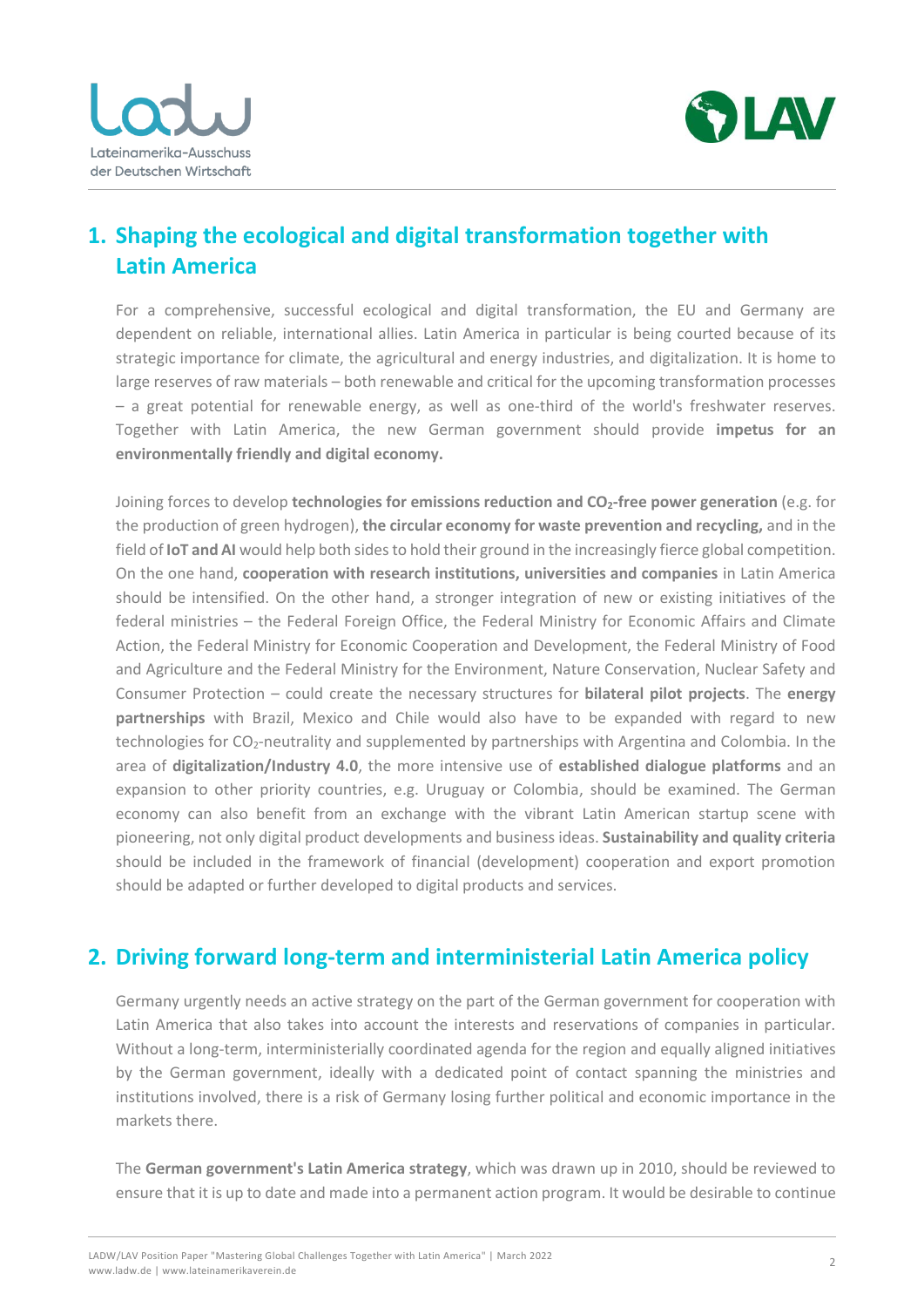



the **Latin America-Caribbean Initiative** successfully established by the Federal Foreign Office, with the involvement of other ministries of the German government (as announced in the coalition agreement). Policymakers would also have to consistently cultivate high-level, bilateral dialogue, for example, through more **trips to the region by the Federal Chancellor and Federal Ministers accompanied by business delegations** – as soon as pandemic conditions permit. This should be complemented by low-threshold digital interaction formats. Actions would need to be actively rolled out. Projects and priority topics of development cooperation with Latin America should be coordinated more closely with the business community, and here, too, priority should be given to digitalization and decarbonization. The **instrument "strategic partnership"** should also be expanded. The core regions for business remain Mercosur and the Pacific Alliance. With regard to cooperation with both regions, the German government should take advantage of opportunities to pursue sustainability goals more consistently. The Federal Foreign Office could play a pioneering role here through its new responsibility for international climate policy.

#### **3. Strengthening European cooperation with Latin America**

Already three quarters of Latin American countries have a **trade agreement** with the EU. In the medium term, regional harmonization and integration of the various agreements could be sought. Ratification of the already negotiated EU trade agreement with **Mercosur** would have to be consistently supported by the new German government from a strategic and geopolitical perspective. Existing concerns in the areas of sustainability, protection of climate and workers' rights, agribusiness and supply chains should be addressed, for example, through supplementary agreements and commitments. This requires a willingness to compromise on both sides. In the view of LADW and LAV, the effective implementation of trade agreements is a key building block for European trade and foreign policy and can contribute to positioning of the EU as region of open strategic sovereignty. The bilateral EU free trade agreements with other Latin American countries should be maintained and modernized, if necessary, as is currently the case with **Mexico and Chile**. The modernized agreements should be ratified and put into force quickly.

Germany and the EU are already very important donors for **development cooperation** projects in the region. Increased Europeanization of development cooperation with Latin American states could make a greater contribution to stabilizing the region, also in view of the social and economic consequences of the Corona pandemic there. The German government should advocate greater networking and use of synergies between the activities of EU member states with Latin America, especially in the implementation of the WTO Trade Facilitation Agreement (TFA). The EU's new Global Gateway Strategy offers a good platform for promoting sustainable links with Latin America, in particular to increase investment in physical and digital infrastructure in the region.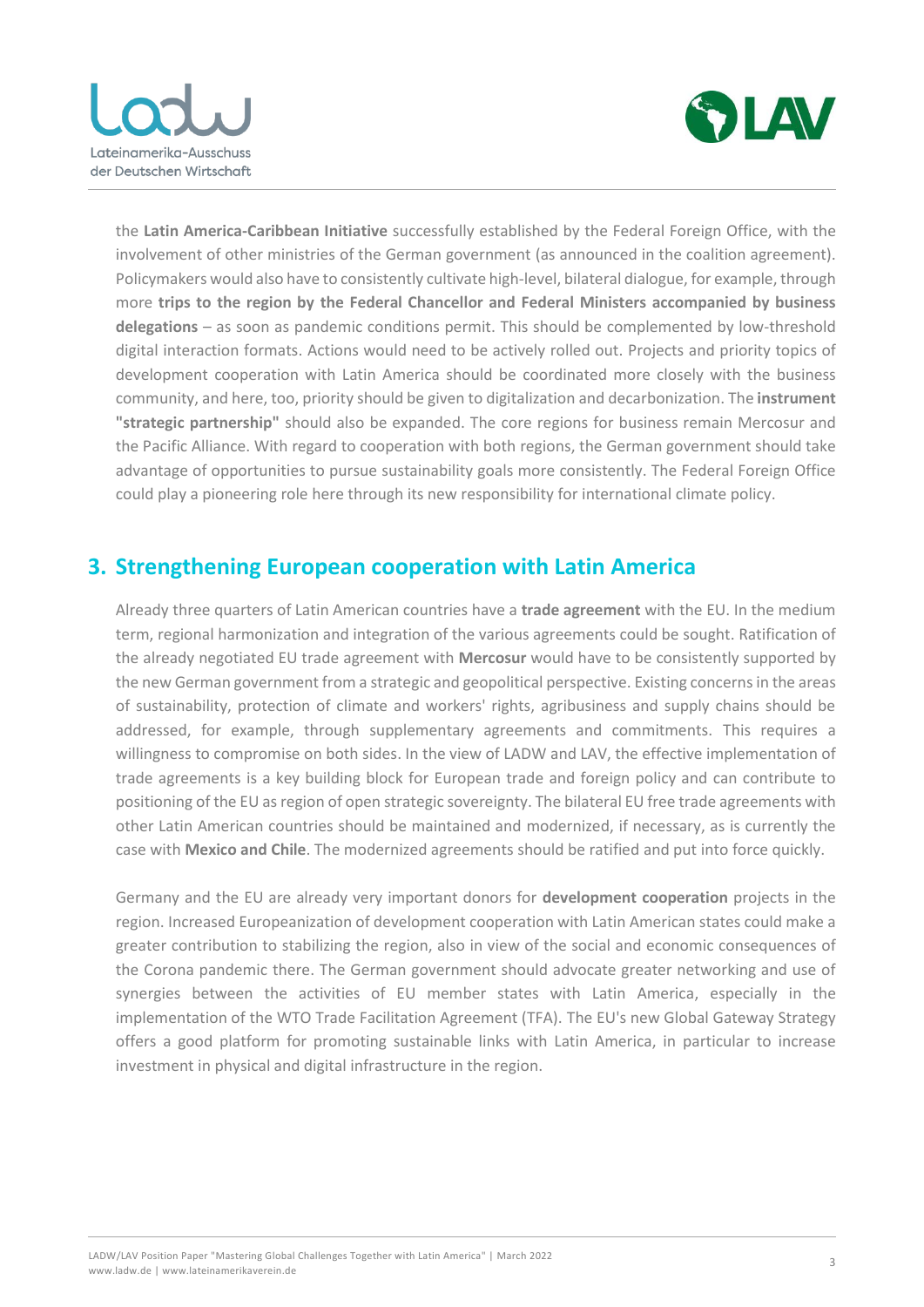



## **4. Making a political restart with Brazil**

The fundamentally very good relations between Germany and Brazil must be able to withstand and overcome political differences of opinion. It is above all in intensive political dialogue that joint solutions can be found, for example in the protection of the rainforest. As a resource-rich country, Brazil has a key role to play in overcoming global challenges, for example in climate protection, energy supply or as an agricultural producer. Brazil's accession process to the OECD should therefore be fully supported.

Before the Brazilian elections in October 2022, the new German government should position itself in such a way that a **new start in economic policy** is possible with any Brazilian government. **Bilateral cooperation** should be reshaped, and invitations extended to **government consultations.** The action plan of the **strategic partnership** with Brazil, which has been in place since 2008, would have to be modernized and expanded to include new challenges. These include in particular the topics of digitalization, Industry 4.0, cybersecurity, artificial intelligence or smart electrification. The German government should also continue to play an active role in the proven **German-Brazilian committees and projects** such as the Joint Economic Commission, the Digital Dialogue, the Global Project Quality Infrastructure and the Agribusiness Initiative.

In addition, it makes sense to promote and expand relations with important states with a high German economic presence (e.g., in the south, São Paulo and Bahia). This also applies in principle to other countries in the region.

### **5. Promoting more business-friendly framework conditions in the region**

Decades of modernization deficits in infrastructure and education have led to a constant loss of competitiveness in most Latin American countries. Low labor productivity also makes sustainable growth difficult. Nevertheless, international competition for market share has increased in Latin America, and companies from the EU often fall behind those from the United States or China. However, their strategic and trade interests differ from those of Germany. Consistent **political support** from the German government is necessary to promote the position of German industry through improved framework conditions. The focus here is not on competition, but on consistently strengthening German strengths. SMEs in particular are dependent on **funding and financing opportunities** when opening up new markets in the region. Information work must break down existing resentments. Foreign trade promotion, like that of other countries, should be oriented toward the strategic interests of Germany and not toward rules of origin that are often out of touch with reality.

Unnecessary burdens due to **double taxation** could be avoided by means of corresponding agreements (DTAs). In 2005, the German government terminated the DTA with **Brazil** that had been in force since 1975. All attempts to negotiate a new agreement have so far failed. While Germany focused on a model